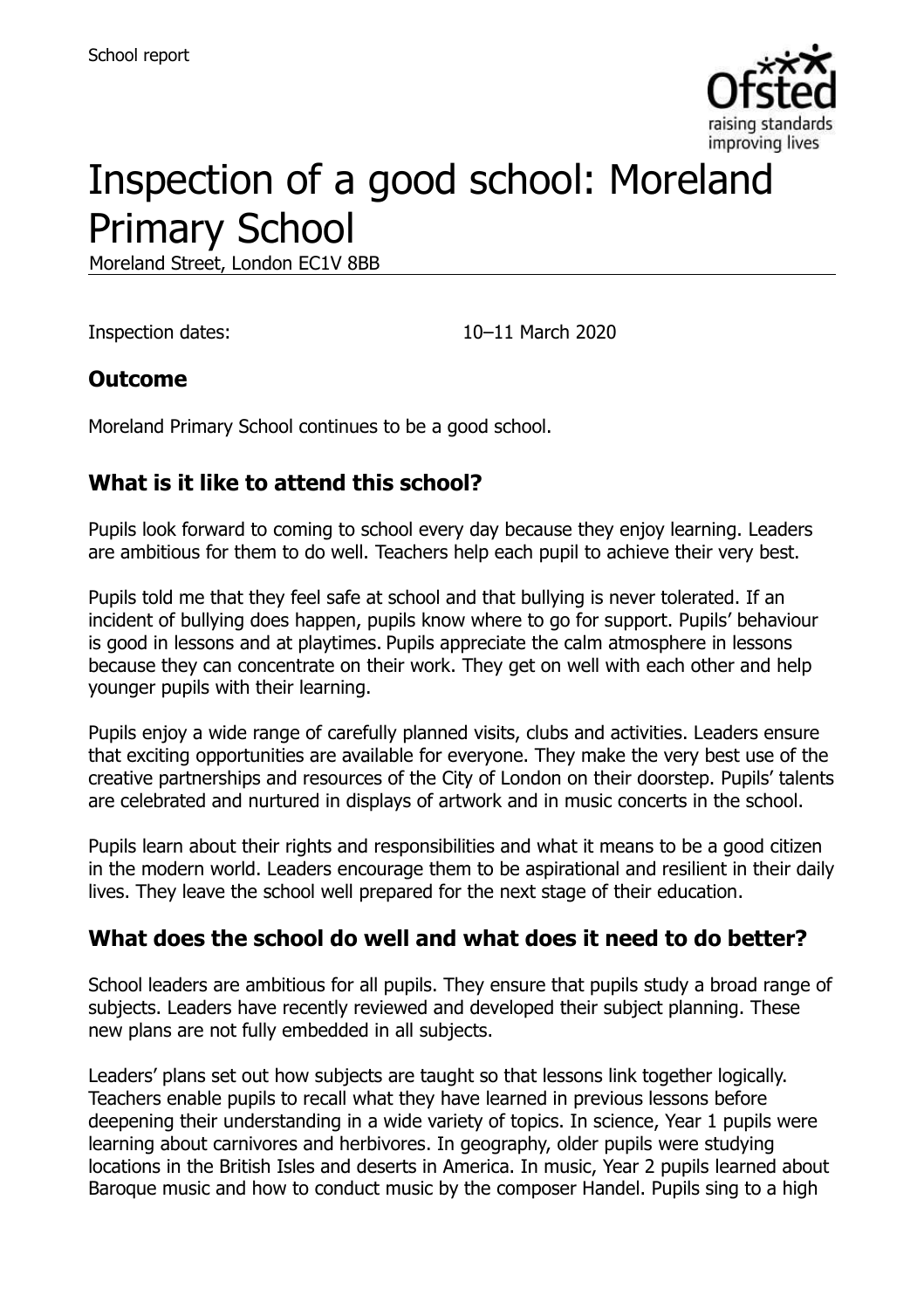

standard and learn to read music from an early age. Early mathematics is well planned. In the Nursery and Reception Years, staff teach children about small numbers and addition while they play. Resources are well set out indoors and outdoors to help children count and learn about shapes and measures.

However, because the plans for some subjects have not been in place for long, there are gaps in pupils' learning from previous years. Sometimes, pupils lack confidence in using complex vocabulary when leaders' plans do not identify the key words that pupils need to learn and remember in some subjects.

Pupils have positive attitudes in lessons and want to do well. They are rarely distracted from their work. Teachers ensure that pupils settle quickly in lessons.

Reading is taught daily throughout the school. The early years is a language-rich environment where children practise their speaking and writing skills, and they develop their independence. Children quickly learn to recognise sounds and letters, and they enjoy nursery rhymes and songs.

Children are well prepared to build on their reading skills in Year 1. Staff use a range of strategies to help pupils remember sounds and use them in their early reading. Books are well matched to pupils' abilities. Pupils use their phonics skills to sound out and then read unfamiliar words so that they become confident readers.

Pupils who struggle with reading are given extra time and support to help them catch up. In all classes, stories are read to pupils every day. Pupils develop a love of reading. Older pupils read high-quality texts. Year 6 pupils run a well-stocked library every day for younger pupils to choose books.

Pupils with special educational needs and/or disabilities (SEND) receive the help they need to achieve well. Teachers check pupils' support plans to ensure that the curriculum is well adapted to meet their specific needs. For example, in science, music and geography, pupils with SEND are given well-adapted activities and opportunities so that they take part fully in lessons.

Leaders provide an exciting range of trips and visits that enrich pupils' learning and personal development. Partnerships are fruitful with the Museum of London, the London Symphony Orchestra, and a wide range of local businesses and enterprises in the City of London.

Governors are experienced and well informed. They know their local community very well. They support and challenge the headteacher and the school leadership team effectively. They make sure that all issues, including the expansion of the school, take account of the needs of the pupils in their care.

#### **Safeguarding**

The arrangements for safeguarding are effective.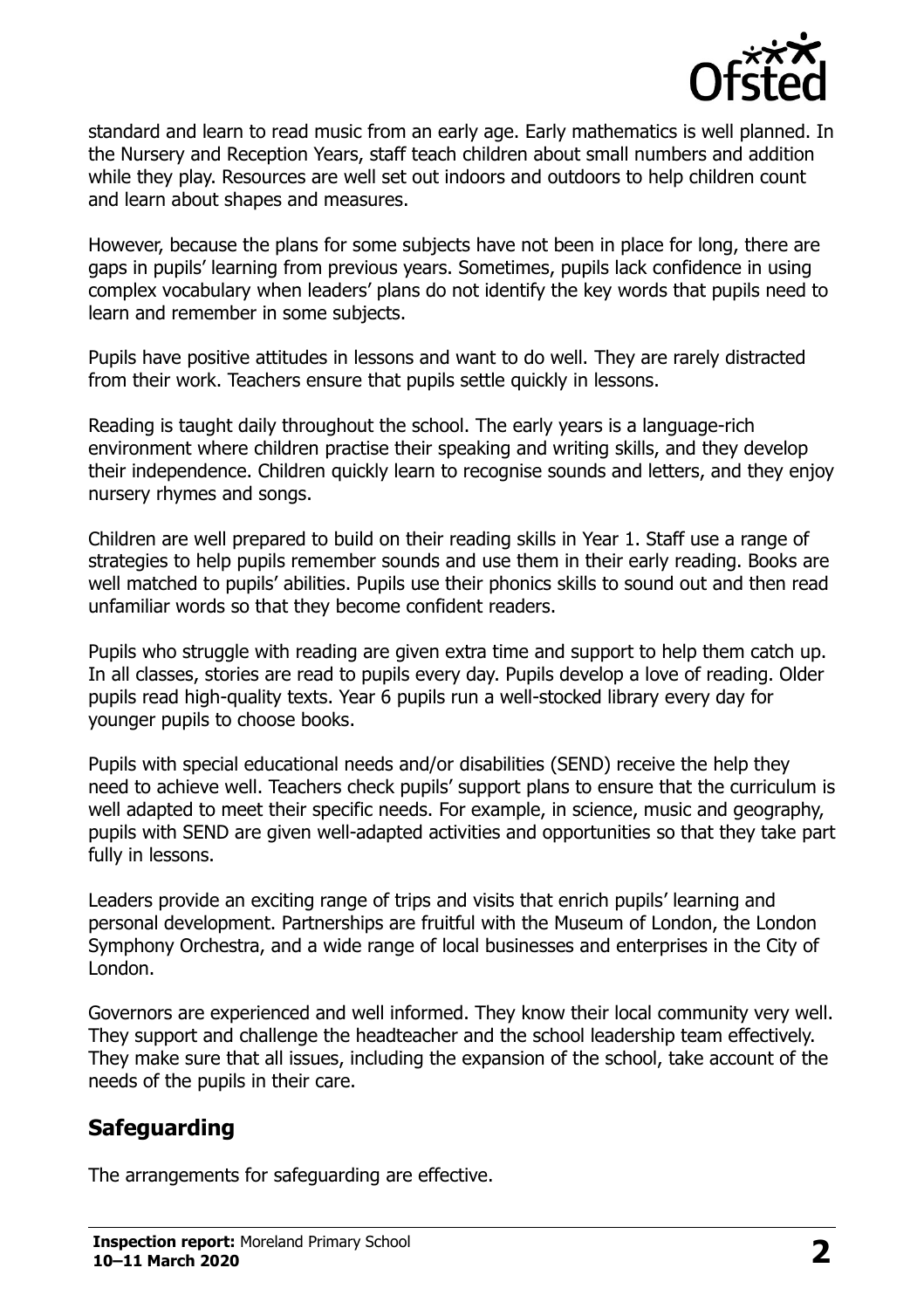

The school has a strong culture of safeguarding. Everyone is aware of the importance of keeping pupils safe. Leaders and governors make sure that appropriate checks are made when appointing staff. Staff are well trained to spot any signs of potential harm.

Leaders act promptly on concerns brought to their attention. Pupils at risk are identified and supported well. Leaders take good care of all pupils. Leaders know the school's local context well and are aware of risks to pupils when they are outside school.

Pupils benefit from a range of opportunities to learn about keeping safe, including when online.

# **What does the school need to do to improve?**

# **(Information for the school and appropriate authority)**

- All areas of the curriculum are planned well. In science and geography, leaders' plans indicate clearly how the content and sequence of the curriculum develop pupils' knowledge and skills over time. However, there are gaps in pupils' learning in some subjects because the plans are not fully embedded. Leaders should ensure that the curriculum in science and geography is fully implemented over time.
- Leaders' plans in some subjects do not specify the key vocabulary that pupils should learn. This means that pupils use of technical terms is limited and their speaking skills need further development. Leaders need to ensure that curriculum plans include the subject-specific vocabulary that pupils should understand and remember. Leaders need to check that their plans are being implemented so that teachers develop pupils' vocabulary and speaking and listening skills.

# **Background**

When we have judged a school to be good we will then normally go into the school about once every four years to confirm that the school remains good. This is called a section 8 inspection of a good or non-exempt outstanding school. We do not give graded judgements on a section 8 inspection. However, if we find some evidence that the school could now be better than good or that standards may be declining, then the next inspection will be a section 5 inspection. Usually this is within one to two years of the date of the section 8 inspection. If we have serious concerns about safeguarding, behaviour or the quality of education, we will convert the section 8 inspection to a section 5 inspection immediately.

This is the first section 8 inspection since we judged the school to be good on 15–16 March 2016.

# **How can I feed back my views?**

You can use [Ofsted Parent View](https://parentview.ofsted.gov.uk/) to give Ofsted your opinion on your child's school, or to find out what other parents and carers think. We use Ofsted Parent View information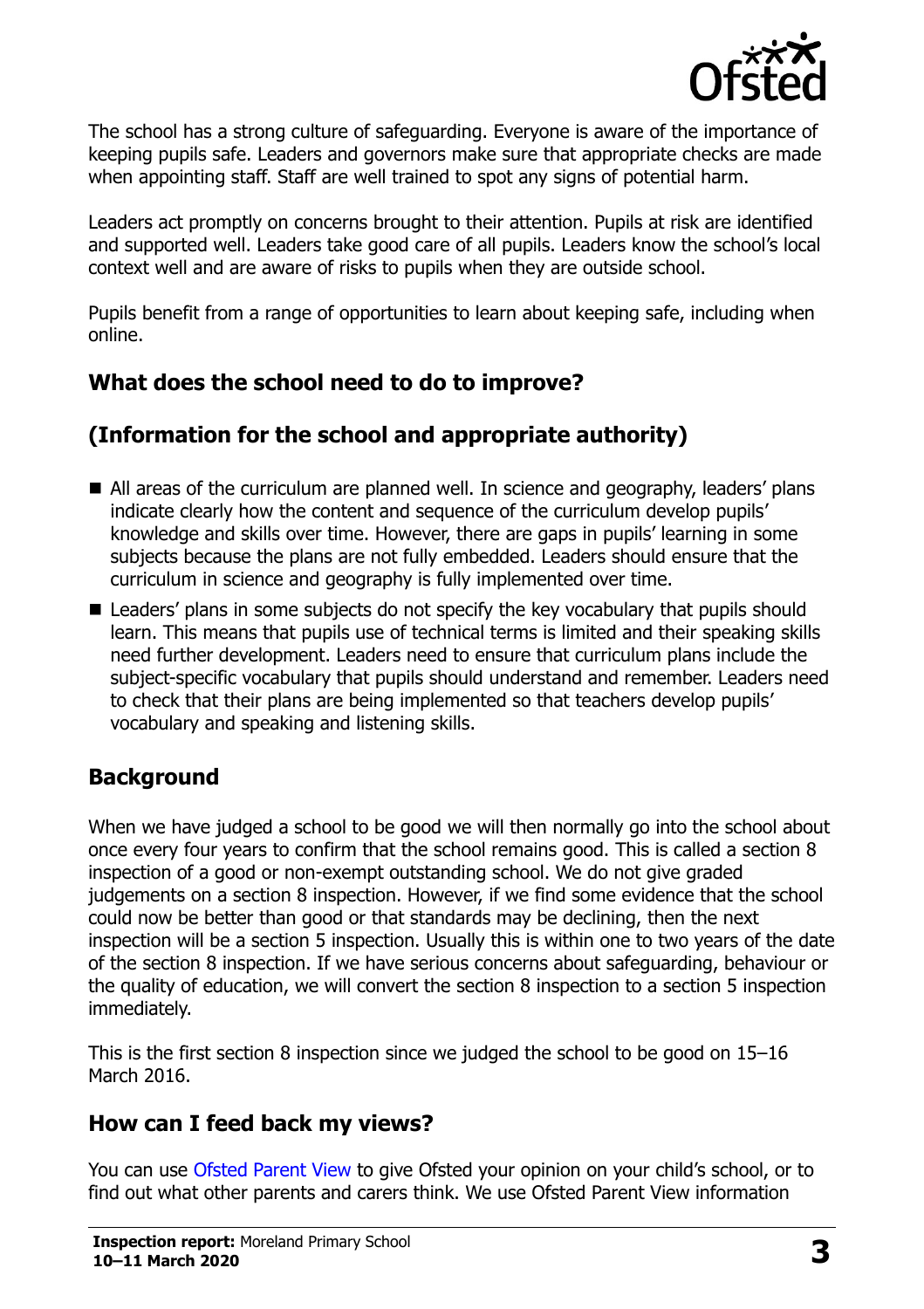

when deciding which schools to inspect, when to inspect them and as part of their inspection.

The Department for Education has further quidance on how to complain about a school.

If you are the school and you are not happy with the inspection or the report, you can [complain to Ofsted.](https://www.gov.uk/complain-ofsted-report)

# **Further information**

You can search for [published performance information](http://www.compare-school-performance.service.gov.uk/) about the school.

In the report, '[disadvantaged pupils](http://www.gov.uk/guidance/pupil-premium-information-for-schools-and-alternative-provision-settings)' refers to those pupils who attract government pupil premium funding: pupils claiming free school meals at any point in the last six years and pupils in care or who left care through adoption or another formal route.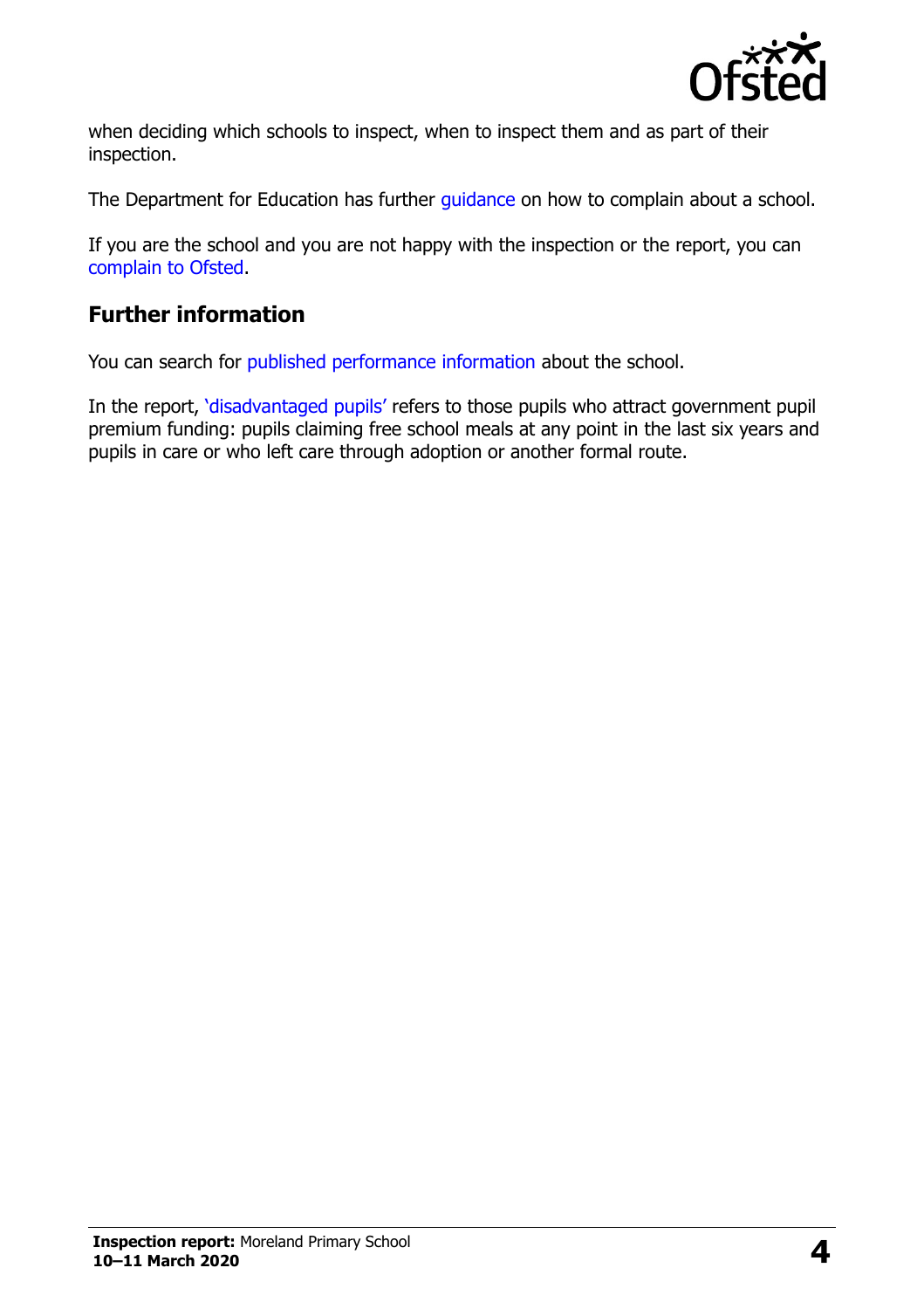

### **School details**

| Unique reference number             | 100415                                                                |
|-------------------------------------|-----------------------------------------------------------------------|
| <b>Local authority</b>              | Islington                                                             |
| <b>Inspection number</b>            | 10110481                                                              |
| <b>Type of school</b>               | Primary                                                               |
| <b>School category</b>              | Maintained                                                            |
| Age range of pupils                 | $1$ to $11$                                                           |
| <b>Gender of pupils</b>             | Mixed                                                                 |
| Number of pupils on the school roll | 357                                                                   |
| <b>Appropriate authority</b>        | The governing body                                                    |
| <b>Chair</b>                        | David Forsdick                                                        |
| <b>Headteacher</b>                  | <b>Ann Dwulit</b>                                                     |
| Website                             | www.moreland-islington.co.uk                                          |
| Date of previous inspection         | 15-16 March 2016, under section 5 of the<br><b>Education Act 2005</b> |

# **Information about this school**

- The school is part of a federation with St Luke's Primary School. Both schools have the same executive headteacher.
- The school has provision for two-year-old children as part of its early years department.
- The school is expanding and will have two forms of entry within the next four years.

# **Information about this inspection**

- During this inspection, I met with the headteacher, members of the senior leadership team, a group of teaching staff, and three governors, including the chair of the governing body. I held a discussion with a representative from the local authority.
- I did deep dives in the following subjects: early reading, geography, science and music. I looked at early mathematics in the Nursery and Reception Years. I held discussions with subject leaders about how the curriculum was designed and how it is being implemented. I visited lessons and spoke with teachers. We talked with pupils about their learning and looked at their work. I heard pupils read from across the school, particularly in the Reception Year and in Years 1, 2 and 6. I spoke with pupils of all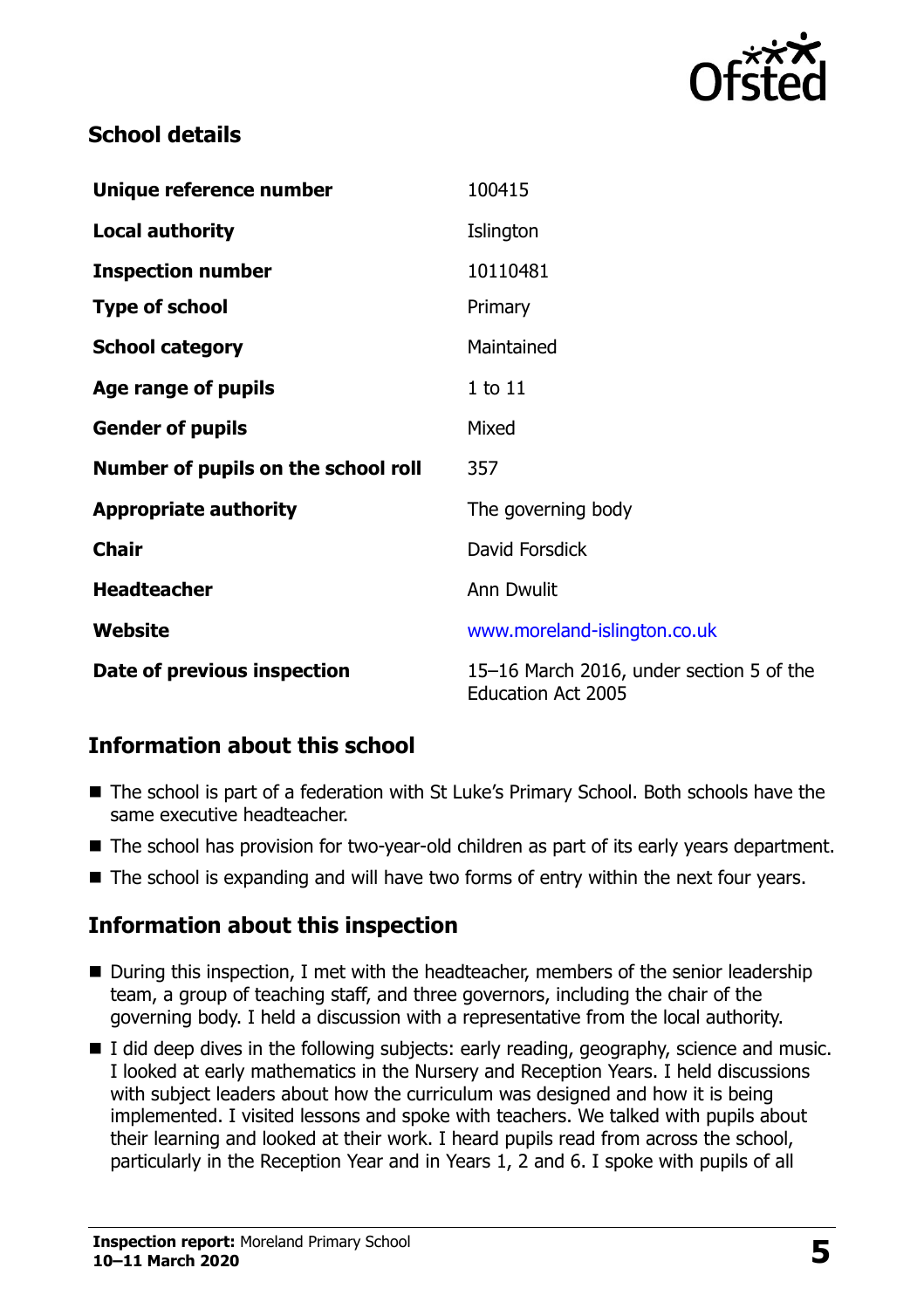

ages about the books they are reading. I also looked at mathematics provision in the early years.

■ I scrutinised a wide range of records and documentation concerning safeguarding and pupils' behaviour and welfare. I looked in detail at the school's single central record of staff checks. I also considered opportunities for pupils' wider personal development.

#### **Inspection team**

Sean Flood, lead inspector **CERC CONTER CONTER** Ofsted Inspector